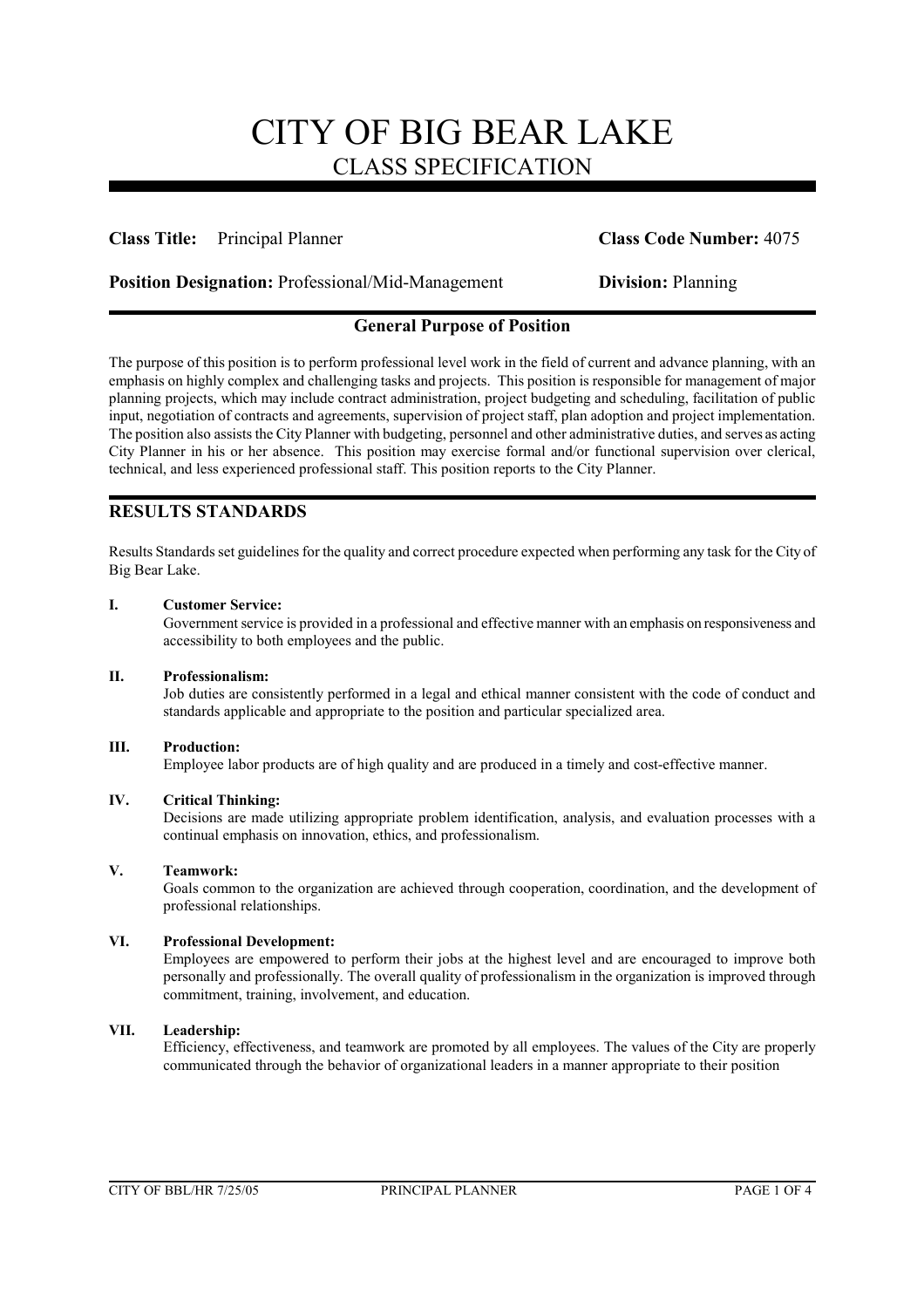# **FORMAT**

**Result Statements:** (in bold) describe common results expected of the Division or results specific to a particular position.

Performance Standards (preceded by a  $\Box$ ) describe the specific manner in which the associated Result Statement is achieved by this position. Multiple Performance Standards are associated with each Result Statement and define the expectations for employee performance.

#### **A. Permits are issued for all land use developments to ensure that applications are consistent with and in conformance to appropriate codes and standards.**

- $\Box$  Development proposals and applications, including complex and/or controversial projects, are reviewed for compliance with appropriate regulations and policies, and applications are processed independently in a timely and complete manner, pursuant to policy direction from the City Planner.
- Plans are reviewed for conformance with the General Plan, City policies, and accepted planning practices, in accordance with City procedures.
- $\Box$  General direction and oversight are given to subordinates who are processing minor applications, to ensure their compliance with applicable regulations, policies and procedures as directed.
- Reports are prepared and presentations are made to the Planning Commission, City Council and other groups as needed regarding complex planning projects and City programs, with staff recommendations and analyses presented clearly and concisely.
- Planning projects are coordinated with other departments and agencies as appropriate.
- Project applicants are informed of the development review process and City requirements in a timely and courteous manner.
- Changes in state and federal laws and City ordinances and policies regarding planning, zoning, development and environmental requirements are applied in an expeditious and appropriate manner, and training on these statues is provided to subordinate staff as needed.
- **B. Special land use studies and environmental reviews are conducted to establish appropriate uses for land and to mitigate negative environmental impacts.**
- Reports are prepared as assigned.
- $\Box$  Presentations on the results of various studies are made to management, committees, the Planning Commission, and/or City Council.
- $\Box$  The provisions of state and federal environmental laws are applied to the review of new development projects in a timely and appropriate manner.
- Environmental documents, including initial studies, negative declarations and environmental impact reports are prepared and/or reviewed in accordance with applicable statutes to ensure compliance with environmental requirements.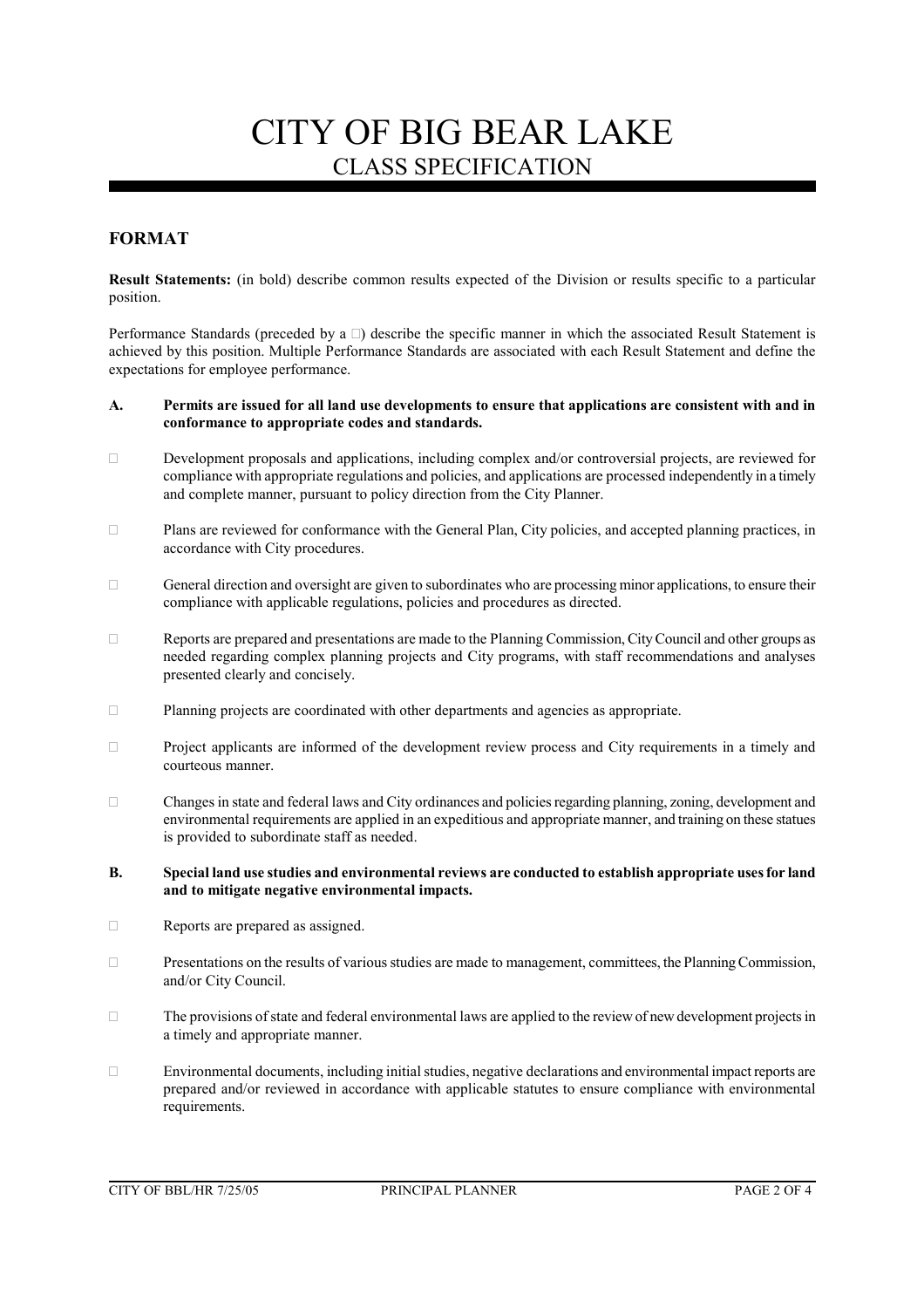$\square$  Special planning and environmental studies are prepared by staff, or by consultants under direction of staff, as directed.

### **C. Economic development and Improvement Agency services are provided to attract and retain business.**

- □ Special projects are performed as assigned.
- Staff reports, ordinances, and presentations are prepared and delivered in an effective manner.
- $\Box$  Application processing procedures are streamlined and expedited to the extent feasible.
- **D. Community development and Improvement Agency services are provided to improve existing property and land uses.**
- $\Box$  Consultation is provided to architects, builders, attorneys, contractors, engineers, and the general public regarding the City's development policies and standards.
- □ Special projects are performed as assigned.
- Reports, studies, analyses, etc. are prepared as directed to address General Plan needs.
- The Development Code, specific plans, and other development-related ordinances and policies are maintained and updated to reflect the General Plan, changes to state laws, and community values as directed by the City Council and Planning Commission.
- **E. Relevant advice is provided to the City Council, Planning Commission, and Improvement Agency to ensure that informed decisions are possible.**
- Professional consultation is provided to the City Council, Planning Commission and Improvement Agency.
- Reports, presentations, etc. are prepared and delivered as directed.
- **F. Planning procedures and staff training are continually updated in order to comply with State and Federal codes, to provide for continuous quality improvement.**
- Additional duties are sought out and performed with the approval of management to facilitate cross-training and personal growth.
- Appropriate training is sought out and attended with the approval of management.
- Training is provided to clerical, technical and professional staff to assist them in meeting department goals, as needed.

# **Qualifications**

- **Education:** A Bachelor' degree in Urban Planning or related field is required. A Master's degree is preferred.
- **Experience:** Five years of professional level planning experience in a municipal setting is required. Project management and supervisory experience are preferred.

### **Knowledge, Skills, Abilities, and Personal Characteristics**